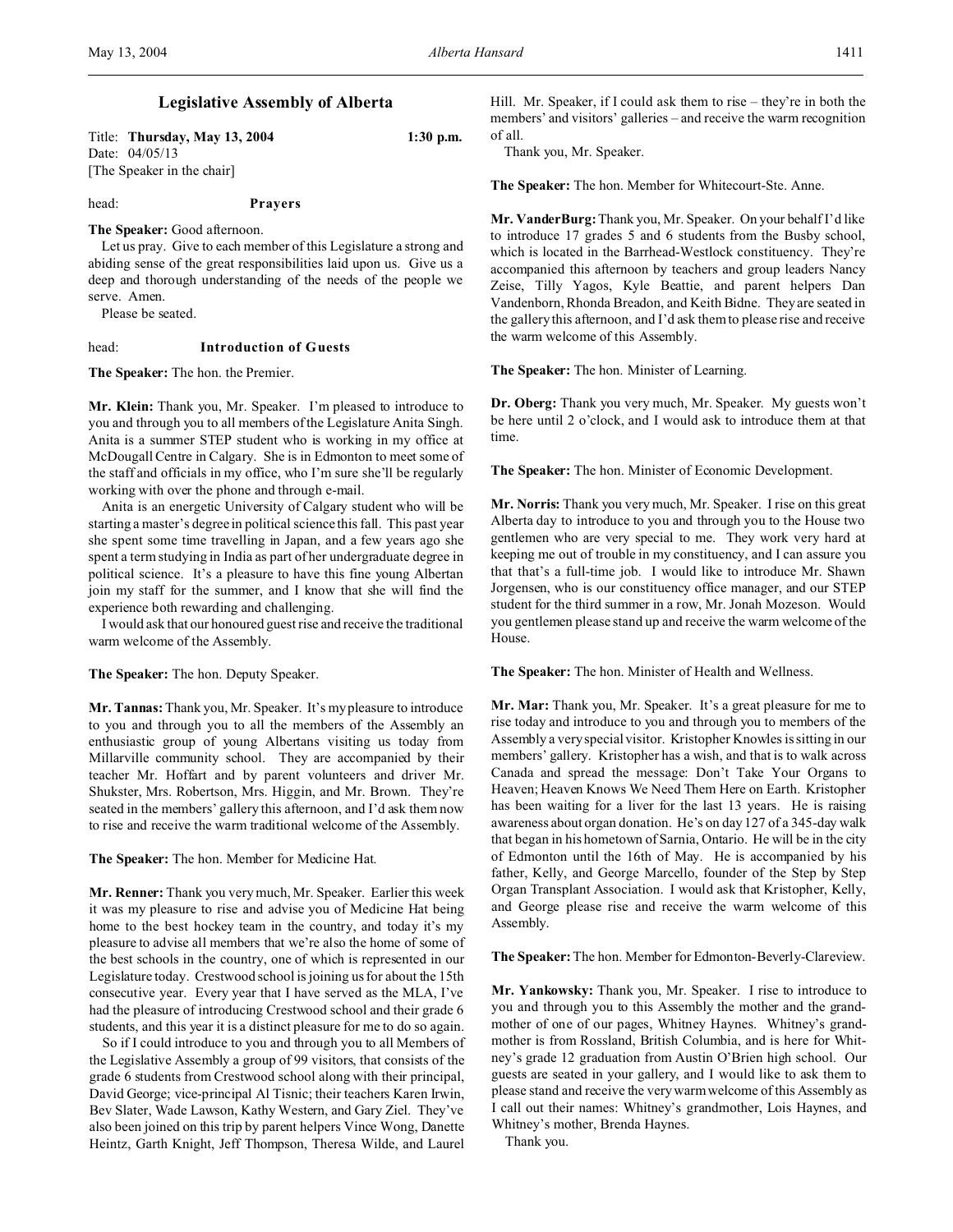**The Speaker:** The hon. Leader of the Official Opposition.

**Dr. Taft:** Thank you, Mr. Speaker. I'd like to introduce to you and through you to all members of the Assembly a truly remarkable woman, Mrs. Lesley Miller. On November 21, 2000, Mrs. Miller's husband, Dougald, was severely beaten and left for dead at the bottom of the stairs in an apartment building in Edmonton. Since that time Dougald has been in need of 24-hour care, unable to move or communicate. Mrs. Miller has been by her husband's side providing comfort and fighting for his rights to fair compensation. I cannot imagine what she has gone through, and I wouldn't dare to even pretend to understand the hardships that she and her husband have faced. What I do know is that she is an amazing woman with an amazing spirit. She's in the public gallery. I'd ask her to rise and receive the warm welcome of the entire Assembly.

Thank you.

**The Speaker:** The hon. Member for Vermilion-Lloydminster.

**Mr. Snelgrove:** Thank you, Mr. Speaker. It's a great honour today to introduce to you and through you to members of the Assembly some individuals that are visiting through a Rotary International exchange program. Both as a member of the Assembly and as a Rotarian and someone who has benefited from the Rotary exchange, it certainly brings home the importance of it. I want to apologize in advance for how their names may come out as opposed to how their parents thought. Will you please join me in welcoming Marcos Chait, Viviana Olivares, Raul Fuentes Howes, Ximena Aguirre, and Christian Lopez. Would they please stand and receive the Assembly's applause.

Mr. Speaker, I would also like to introduce Stella Varvis, Erin Miller, Tricia Waddell, and Kim Van Vliet, who are accompanying them as members of the Rotary Club of Edmonton.

#### *1:40*

**The Speaker:** The hon. Member for Edmonton-Norwood.

**Mr. Masyk:** Thank you very much, Mr. Speaker. It's an honour and a privilege to introduce to you and through you my nephew Kirk Hansen, who arrived about an hour ago from High Prairie in the hon. Member for Lesser Slave Lake's constituency. I'd ask Cricket – that's his alias – to rise and receive the traditional warm welcome of this Assembly.

Thank you, Mr. Speaker.

**The Speaker:** The hon. Minister of Aboriginal Affairs and Northern Development.

**Ms Calahasen:** Thank you very much, Mr. Speaker. I'd like to introduce to you and through you to Members of the Leg. Assembly three wonderful people seated in the members' gallery. Originally from Grouard, my hometown, Mr. Albert Brule attends the U of A, has just finished, and is looking forward to working for the summer and going back in the fall. Also, two individuals originally from Gift Lake, Esther Laderoute and her son, Bryce Cunningham. She's attending the Academy of Learning and making sure that she gets an education. Her young son, Bryce, is just truly quite a bright young kid at six years old. I'd like the members of this Assembly to welcome them with a warm welcome.

**The Speaker:** The hon. leader of the third party.

**Dr. Pannu:** Thank you very much, Mr. Speaker. On what's highly

likely to be the last day of the spring session, I'm pleased to have this opportunity to introduce to you and through you to all hon. members of the House four very special guests who are seated in the public gallery. Three of them are visiting from British Columbia, from a very small town south of Nakusp called Fauquier. One of my guests, Denise Douglas, recently took on the Campbell Liberals in a long fight to keep free ferry services to her small town. Ms Douglas and her community were successful, and the ferries are running free of tolls. She is here with her children Nadine Douglas and Gareth Douglas and her mother, Nadine Hooper. Nadine Hooper is the mother of Marilyn Hooper, who is our outreach coordinator, and Denise is her sister. I would now ask my guests to please rise to receive the warm welcome of the Assembly.

**The Speaker:** The hon. Member for Edmonton-Highlands.

**Mr. Mason:** Thank you very much, Mr. Speaker. It's my pleasure to introduce to you and through you to all Members of the Legislative Assembly three Edmontonians from the Chilean community: Sonia Varela, Maria Luisa Kobek, and Carlos Parraguez. Like thousands of other Canadians of Chilean ancestry they were forced to flee their homeland because of the brutality and oppression of the Pinochet dictatorship. These three guests are seated in the public gallery, and I would ask them to rise and receive the warm welcome of this Assembly.

**The Speaker:** The hon. Minister of Economic Development.

**Mr. Norris:** Yes. Mr. Speaker, to you and through you to the House I'd like to introduce a constituent of mine who has joined us in the gallery, Mr. Don Clarke. Attributing it to the Alberta advantage, Don and his wife recently have opened a business in the constituency of Edmonton-McClung, and I'm told it's going extremely well. Don is no stranger to anybody in the House here, but I would like to have him stand and receive the warm welcome of this House.

## head: **Oral Question Period**

**The Speaker:** First Official Opposition main question. The hon. Leader of the Official Opposition.

## **Contract Tendering Policy**

**Dr. Taft:** Thank you, Mr. Speaker. Albertans are wondering if this government is looking out for taxpayers or looking out for its own friends. In the past two years the health minister awarded over \$250,000 in contracts to the consulting firm of his own former executive assistant, Kelley Charlebois, without going through any competitive tendering process. To the minister of health: what role did the minister play in approving over \$250,000 for these contracts?

**Mr. Mar:** A very integral one, Mr. Speaker.

**The Speaker:** The hon. leader.

**Dr. Taft:** Thank you, Mr. Speaker. Given that the minister admitted yesterday that there was no competitive tendering process on these contracts, how do Albertans know that they got value for their money?

**Mr. Mar:** Mr. Speaker, I'll be happy to talk about that right now. An RFP is not required for contracts under \$100,000. At the beginning of a contract year we try our very best to estimate what we will require in terms of consulting advice and so on. I can assure the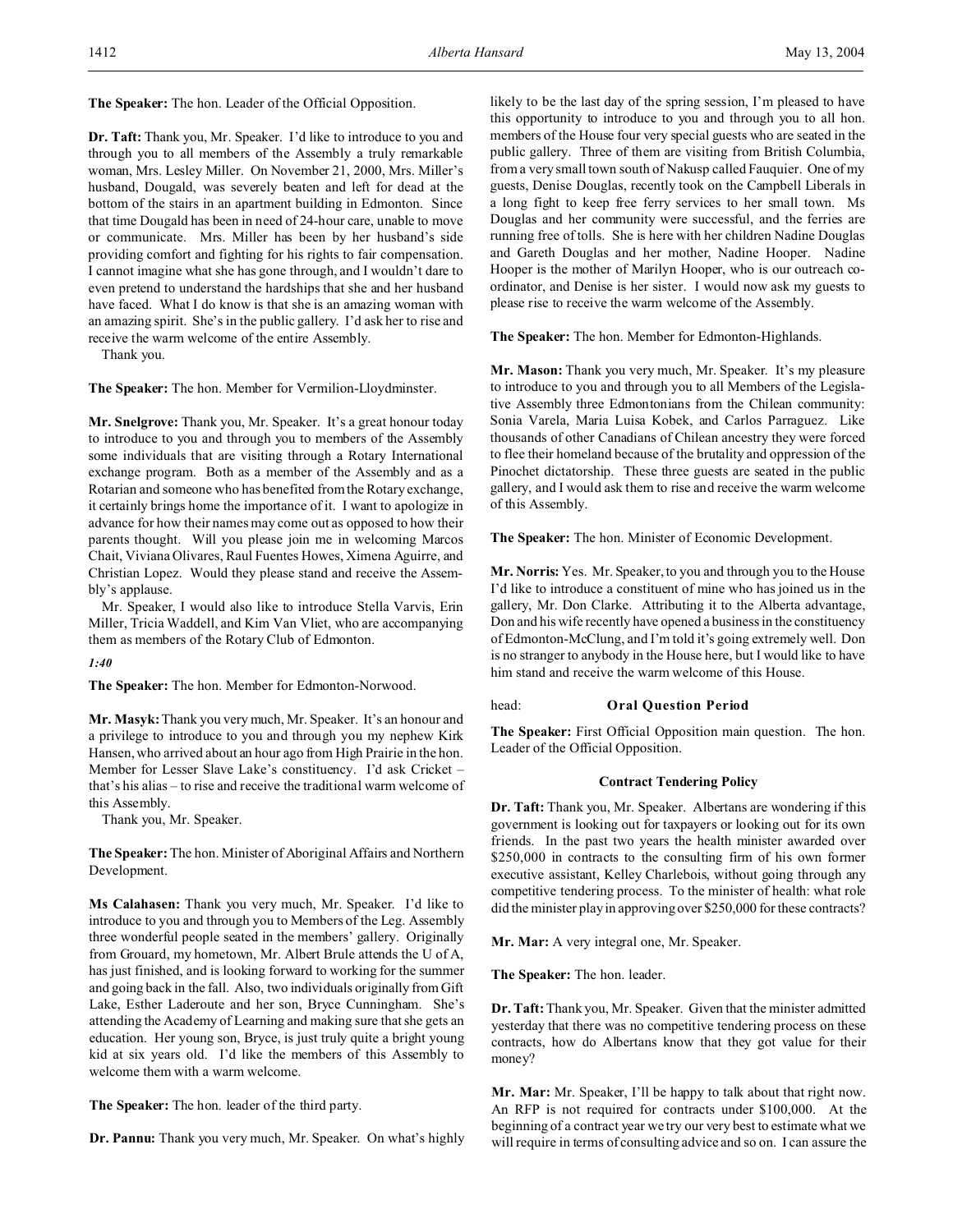hon. member that when the contract was signed at the beginning of the year, it was for less than \$100,000, but as you can understand and appreciate – and I think most people who operate large enterprises would – the value of a consultant over a period of time may result in them spending a great deal of time on a particular issue in one week and then perhaps no time the following week, but we can't exactly estimate the value of what the total contract plus expenses will be for an entire year.

I can say, Mr. Speaker, that Kelley Charlebois has had many years of experience in government and outside of government. You don't get that kind of training anywhere else, and government doesn't get the kind of advice that we get from this individual from people who have never worked inside government.

An example of a job that would have been given to Kelley Charlebois would be that all of the provinces of the country were asked to put forward a name as a representative to serve as a liaison with the Romanow commission. Now, no report is produced per se by the individual consultants, but I can assure hon. members of this House and Albertans that every province put forward the names of people that they thought would serve well in their capacity as a liaison with the Romanow commission. Other examples exist, Mr. Speaker, of work that he's done. I'm happy to outline it in more detail.

Again, Mr. Speaker, I can assure hon. members that the 250,000 approximate dollars that were spent over a two-year period – it's a lot of money. I acknowledge that. But consider that in the next 15 minutes we'll spend approximately \$250,000 on our health care system, which costs \$8 billion, and if I can improve the quality of the health care system, if I can improve the relationships with our health care providers, if I can improve our relationships with our regional health authorities by spending money on a consultant, I can assure you that I will continue to do so.

**The Speaker:** The hon. leader.

**Dr. Taft:** Thank you. To the same minister. He's described the work of this person. Why not use one of the hundreds – hundreds – of staff in his own department if not simply to reward a friend and supporter?

**Mr. Mar:** Mr. Speaker, we do in fact have many people in our department that work with outside groups, and let me say that we've accomplished a great deal in terms of renewal and reform of our health care system over the period of the last four years. Many people deserve credit, and some of the people that deserve credit work within our own civil service. We pay them credit for the work that's been done.

We also acknowledge, Mr. Speaker, that the work is being done by regional health authority chairs, chief executive officers, health professionals, physicians, nurses. There are many people who deserve the credit for the kind of high-quality health care system that we have today. But we also acknowledge that there's a role for outsiders, people from outside of government, to also give us a fresh perspective on some of the policy issues that we may be working on within government.

**The Speaker:** Second Official Opposition main question. The hon. Leader of the Official Opposition.

**Dr. Taft:** Thank you, Mr. Speaker. To the Premier: can the Premier tell us if other departments follow the same practice as Health and Wellness of awarding untendered contracts over a hundred thousand dollars to former government officials?

**Mr. Klein:** Mr. Speaker, I would imagine that all departments of government follow the rules.

**The Speaker:** The hon. leader.

**Dr. Taft:** Thank you. Again to the Premier: can he tell us whether in 2003 the \$129,000 in contracts awarded to his former chief of staff, Rod Love, went through the proper tendering process, or did Mr. Love get the same free ride as Mr. Charlebois?

**Mr. Klein:** Well, first of all, I don't know if Mr. Charlebois got a free ride. I don't think he did. As the hon. minister pointed out, Mr. Charlebois is tremendously knowledgeable in government and in matters related to health. Mr. Love is also very knowledgeable in government matters, Mr. Speaker, and I would imagine that any consulting fees paid to Mr. Love were paid in accordance with the rules set by this Legislature.

**The Speaker:** The hon. leader.

**Dr. Taft:** Thank you. Can the Premier tell us what reports Rod Love Consulting has completed for government, and will he table them?

**Mr. Klein:** I can't tell you offhand, Mr. Speaker, but if the hon. member will provide a written question, we'll be glad to provide the answers.

**The Speaker:** Third Official Opposition main question. The hon. Member for Edmonton-Gold Bar.

# *1:50* **Energy Deregulation**

**Mr. MacDonald:** Thank you, Mr. Speaker. When the EUB approved Direct Energy's application to buy the customers of ATCO, the Minister of Energy said, quote: finally the consumer is going to see some benefit. End of quote. But the only thing the consumer is going to see is even higher prices. Direct Energy's preferred one-year dual contract will charge Albertans 49 per cent more for natural gas and 36 per cent more for electricity than the current regulated rates. My first question is to the Minister of Energy. Where are the cheaper prices that this government promised energy deregulation would create?

**Mr. Smith:** Well, Mr. Speaker, despite the member's anticompetitive attitude it's very clear that the more entrants that enter into a marketplace, the truer you get to a real price. It's also true that only a blind man would've not read events from *The Economist* and newspaper journals all over the world that talk about the changing price of the commodities which Albertans use in the form of electricity and natural gas.

What we do know, unlike other administrations, is that, one, there is no debt associated with this province associated with the prices of either natural gas or electricity; two, providers can provide electricity and natural gas to Albertans across Alberta; three, we do not run the peril of blacking out and we have an adequate supply of electricity across this province; and four, the price of these commodities also benefits Alberta in the terms of royalty income and jobs and unprecedented economic growth.

**The Speaker:** The hon. member.

**Mr. MacDonald:** Thank you. Again to the same minister: given that even Direct Energy's preferred five-year contract charges 38 per cent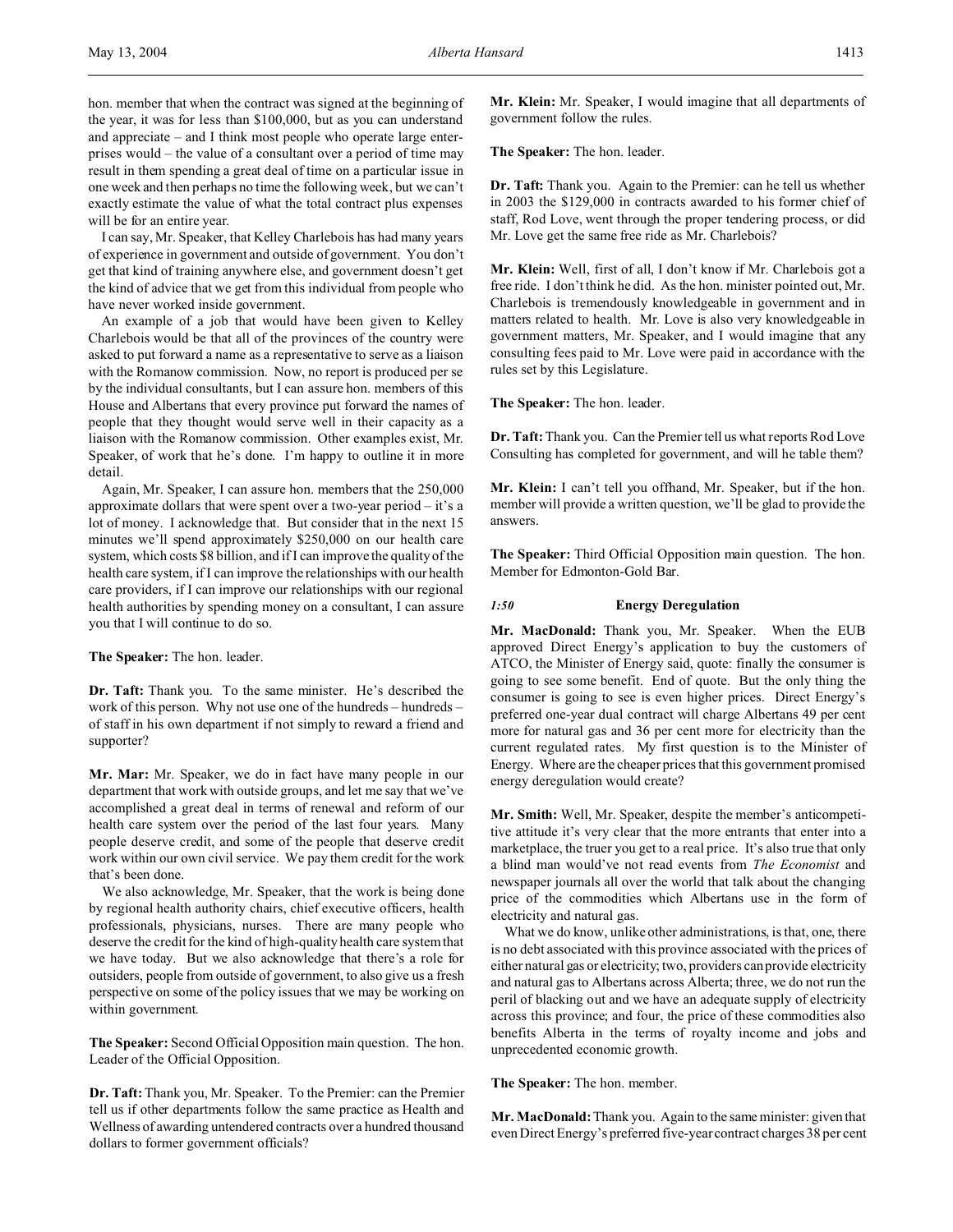more for natural gas and 21 per cent more for electricity than the regulated rate, what happens to Alberta consumers when the regulated rate option expires on July 1, 2006?

**Mr. Smith:** Well, Mr. Speaker, his first question says that there is no choice. Then he provides two alternatives, which were not there in the prior world. In fact, I think there's ample evidence that the government has made the right decision in terms of making the private sector accountable, and the private sector is going to find out how appropriate those prices are by the uptake by Albertans on each particular rate offering. That information is fully in the public domain, governed carefully – carefully – by the consumer affairs department, the Government Services department, and the Fair Trading Act. We're going to see what in fact will occur in this market, and we will watch this market very carefully over the period between now and July 2006.

**The Speaker:** The hon. member.

**Mr. MacDonald:** Thank you, Mr. Speaker. Again to the same minister: is locking in to permanent high prices with energy contracts the only way Alberta consumers can guarantee themselves some stability in this whole energy deregulation boondoggle?

**Mr. Smith:** Mr. Speaker, the preamble of the question makes it hypothetical in nature because it is so riddled with errors, but I shall attempt to sort and filter out an area where we can provide information. In fact, we are living on a continent where we've seen higher gas prices, but higher gas prices have also brought unprecedented prosperity and royalty revenue to this province. As natural gas is used by Albertans in the most highly consuming months, there is a program that rebates some of the government royalties back to individual Albertans.

Also, we see in the electricity market, Mr. Speaker, that Albertans enjoy very competitive if not the lowest priced electricity rates across Canada. That's particularly true in jurisdictions where there is not hydro power, that of course has an overwhelming corporate debt guaranteed by each province.

**The Speaker:** The hon. leader of the third party, followed by the hon. Member for Banff-Cochrane.

#### **Supplementary Prescription Drug Benefit Program**

**Dr. Pannu:** Thank you, Mr. Speaker. Earlier today I shared a podium with Janet Buterman, a young mother fighting cancer who was turned down for the government supplementary drug benefit plan because she owes \$401 in health care premium arrears, which she is duly paying down. Yesterday the minister denied that such a policy exists, yet there it is in black and white on the minister's department web site, which says that only those without health care premium arrears qualify for drug coverage. My question is to the Minister of Health and Wellness. Given that the minister said yesterday that it's policy that individuals are not denied access to the health care system because of an inability to pay, then why does government policy dictate that individuals with health care premium debts don't qualify for prescription drug benefits under this plan?

**Mr. Mar:** Mr. Speaker, as has been my practice being minister of health for almost four years, I will not engage in the particular debate of the circumstances of an individual on the floor of this Assembly. I did ask the hon. member yesterday if he would provide me the name and the details of the particular individual that he was trying

to help. He has still not done so. If he was interested in helping this individual, he has wasted a day in doing so.

Fortunately, I have asked the officials in my department to find out the circumstances of this particular case. I'm committed to helping this individual get on supplementary health insurance, Alberta Blue Cross, for drug coverage. But beyond saying that we are committed to helping this individual, I will simply say that I will not deal with individual cases on the floor of this Assembly. It is not parliamentary.

**The Speaker:** The hon. leader.

**Dr. Pannu:** Thank you, Mr. Speaker. Why can't the minister see that this isn't a problem that can be addressed on a case-by-case basis given that there may be many more Janet Butermans out there suffering in silence?

**Mr. Mar:** Mr. Speaker, if the hon. member has more cases he'd like to bring forward, if he provides me with the names of such people, then I'd be happy to deal with it. Otherwise, it strikes me as being an entirely hypothetical question.

**The Speaker:** The hon. leader.

**Dr. Pannu:** Thank you, Mr. Speaker. My last question to the minister: will the government change its coercive policy of denying Albertans like Janet Buterman access to needed prescription drug coverage unless they first pay their health care premium debts in full, and if so, when?

**Mr. Mason:** That's a question. Answer that question.

**Mr. Mar:** Mr. Speaker, making it louder doesn't make it a question.

## **Canmore Nordic Centre**

**Mrs. Tarchuk:** Mr. Speaker, the Canmore Nordic Centre in my constituency hosted a number of skiing events during the 1988 Winter Olympic Games, but these facilities, the equipment, and the trails have worn, and there have been no substantial improvements since the centre's construction in 1986. In addition, international standards for cross-country skiing and biathlon have changed, which means that the Canmore Nordic Centre no longer qualifies to host international competitions. Can the Minister of Community Development, whose ministry owns and operates this centre, tell us what he is doing to address this very important issue?

**The Speaker:** The hon. minister.

**Mr. Zwozdesky:** Thank you very much, Mr. Speaker, and thank you to the hon. member for the question. There's no doubt about it that the Canmore Nordic Centre has provided tremendous value to Albertans and to visitors and other tourists for the past many years. In fact, the economic impact of that has been very significant, as have the health benefits to all of the users.

However, she's quite correct. The equipment and the trails and the buildings and so on have come to the point where they do need to be visited and repaired and/or replaced in order to make the necessary improvements. Therefore, I did appoint a committee of senior managers from Community Development and I had cooperation from Economic Development and from Alberta Infrastructure to prepare what we call a business case scenario.

The long and short of it all, Mr. Speaker, is that they have now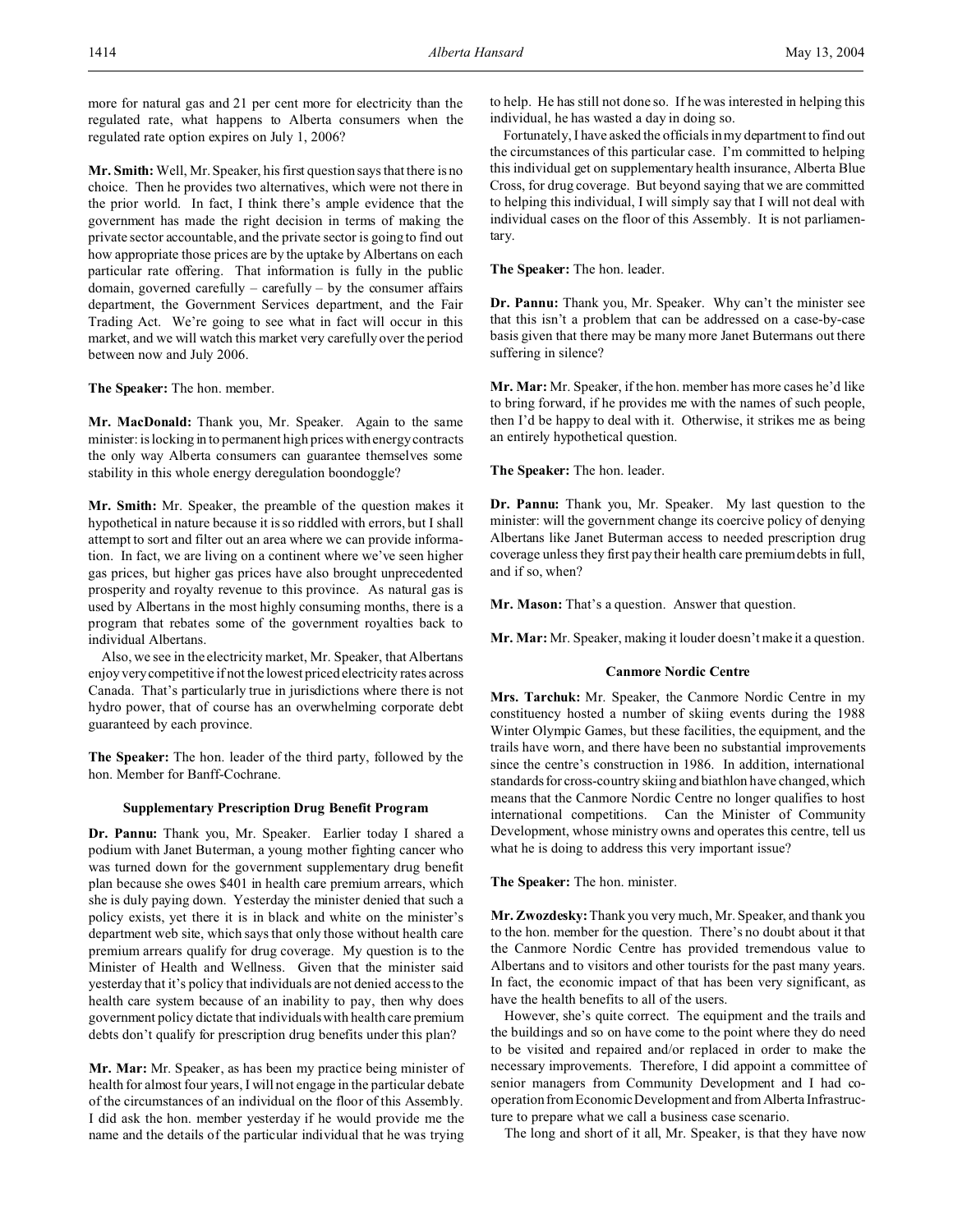**The Speaker:** The hon. member.

**Mrs. Tarchuk:** Thank you, Mr. Speaker. Given that this centre is so important to Albertans, to tourists, to the development of highperformance athletes and the hosting of international ski competitions, can we get a more specific answer on how long it'll take to get these much-needed upgrades?

**Mr. Zwozdesky:** Mr. Speaker, I would like to think that we can probably get that done in a reasonable period of time. I have indicated to some of the people that are putting a bid forward, in fact, to host the World Cup in 2005 that in a perfect world we'd have some answer by the end of June, although I cannot guarantee what the results of the answer will be, because we're talking about potentially upwards of probably \$20 million to achieve what is necessary to elevate the Canmore Nordic Centre back to international standards. As we put that business case forward, it of course has to be balanced in the overall context of other government priorities. So as soon as possible we'll get an answer out.

Thank you.

**The Speaker:** The hon. Leader of the Official Opposition, followed by the hon. Member for Drayton Valley-Calmar.

## *2:00* **Victims' Assistance Programs**

**Dr. Taft:** Thank you, Mr. Speaker. In November 2000 Lesley Miller's husband, Dougald, was brutally beaten and left in 24-hour care for the rest of his life, unable to move or communicate. While the man who beat Dougald gets free room and board in prison, Mrs. Miller continues to struggle with bills for room and board and physiotherapy for her husband. Despite meeting with the Minister of Justice in February of this year, Mrs. Miller has received no word on what this government is prepared to do for her or her husband. My question is to the Minister of Justice. Can the minister explain what he is going to do to help out Mr. and Mrs. Miller?

**The Speaker:** The hon. Minister of Justice and Attorney General.

**Mr. Hancock:** Well, thank you, Mr. Speaker. This is truly a tragic situation, and as the member said in his preamble, we have here a situation where a person who is an innocent victim of crime is in a long-term care facility and the person who committed the crime is in jail at the public's expense.

I did meet with Mrs. Miller, as the opposition leader indicated, and I indicated to her that I would conduct a review across government of what we might be able to do, because this is truly one of those situations which does not fit into any of the programs that are available. There isn't a program for this sort of situation. There's the victims of crime fund, which can engage and I believe has engaged. When you talk to the health authorities, the health authorities have some ability to provide coverage for a period of time, and I understand that's been reviewed. Depending on income levels, a person in this position might be able to access AISH. But those are all the things that one has to look at to see whether there's any other way that we can as a government deal with a person in this instance.

As I say, they don't come along very often, thank goodness.

They're tragic when they do. We have to make every effort to see what we can do about it. I've committed to Mrs. Miller that I will conduct that search. I've got a request signed so that I can access those files, which are private files and cannot be accessed. I certainly can't share the results of what I've received, because I don't have permission to do that and wouldn't in any event, but I can indicate that I'm doing everything I can to find a solution to this particular problem.

**The Speaker:** The hon. leader.

**Dr. Taft:** Thank you, Mr. Speaker. To the same minister: exactly what does Mrs. Miller have to do from here on to the end of the process to gain fair and adequate compensation for her husband, who is the victim of such a terrible crime? Exactly what does she have to do?

**Mr. Hancock:** Well, Mr. Speaker, again, I'm not at liberty to discuss particular situations. I understand that there is the victims of crime fund, which is available and has been accessed, as I understand it, and that goes some way but doesn't go, perhaps, far enough. We have to look at whether there are ways – and I have to talk with the Solicitor General about that – that we can deal with the victims of crime fund parameters to see whether they can be extended. At present it doesn't look like that's possible without changes to legislation or regulations. So we have to review that.

I do know, Mr. Speaker, that while Mrs. Miller is receiving bills with respect to care on an ongoing basis, there is no pressure being put on with respect to the payment of those bills. So while the fact that she's receiving the bills will weigh heavily on a person's psyche, she I think does have some comfort in knowing that there is nobody actually pursuing payment of those bills at this time.

I need the time to continue to see what we can do, because whether we should or not, we do not have a program in place to deal with the unique circumstances of this particular tragic incident.

**The Speaker:** The hon. leader.

**Dr. Taft:** Thank you, Mr. Speaker. Then my question will be to the Premier. Will the Premier take it on to make this particular case a priority for his government to resolve as soon as possible?

**Mr. Klein:** Mr. Speaker, I think the hon. Government House Leader and Attorney General has indicated that he is investigating this case, plans to give it his utmost attention. It is a matter that certainly is of priority to the wife of the victim involved and, I would suspect, a matter of priority for the Attorney General. I would suggest to the hon. Leader of the Official Opposition: let the Attorney General do his work. Let us deal with it as government, and we will make sure – this is an undertaking – that the wife of the victim will be treated fairly, and the victim will be treated fairly.

**The Speaker:** The hon. Member for Drayton Valley-Calmar, followed by the hon. Member for Edmonton-Glengarry.

## **Commercial Fishing Industry**

**Rev. Abbott:** Well, thank you, Mr. Speaker. My first question is for the Minister of Sustainable Resource Development. Commercial fishing is very important on some lakes in my constituency. I've been hearing from fishing operators about the compensation program and other changes to the commercial fishing industry. This seems to have taken a long time to develop, so I wonder if the minister can tell us whether real progress is being made on this program?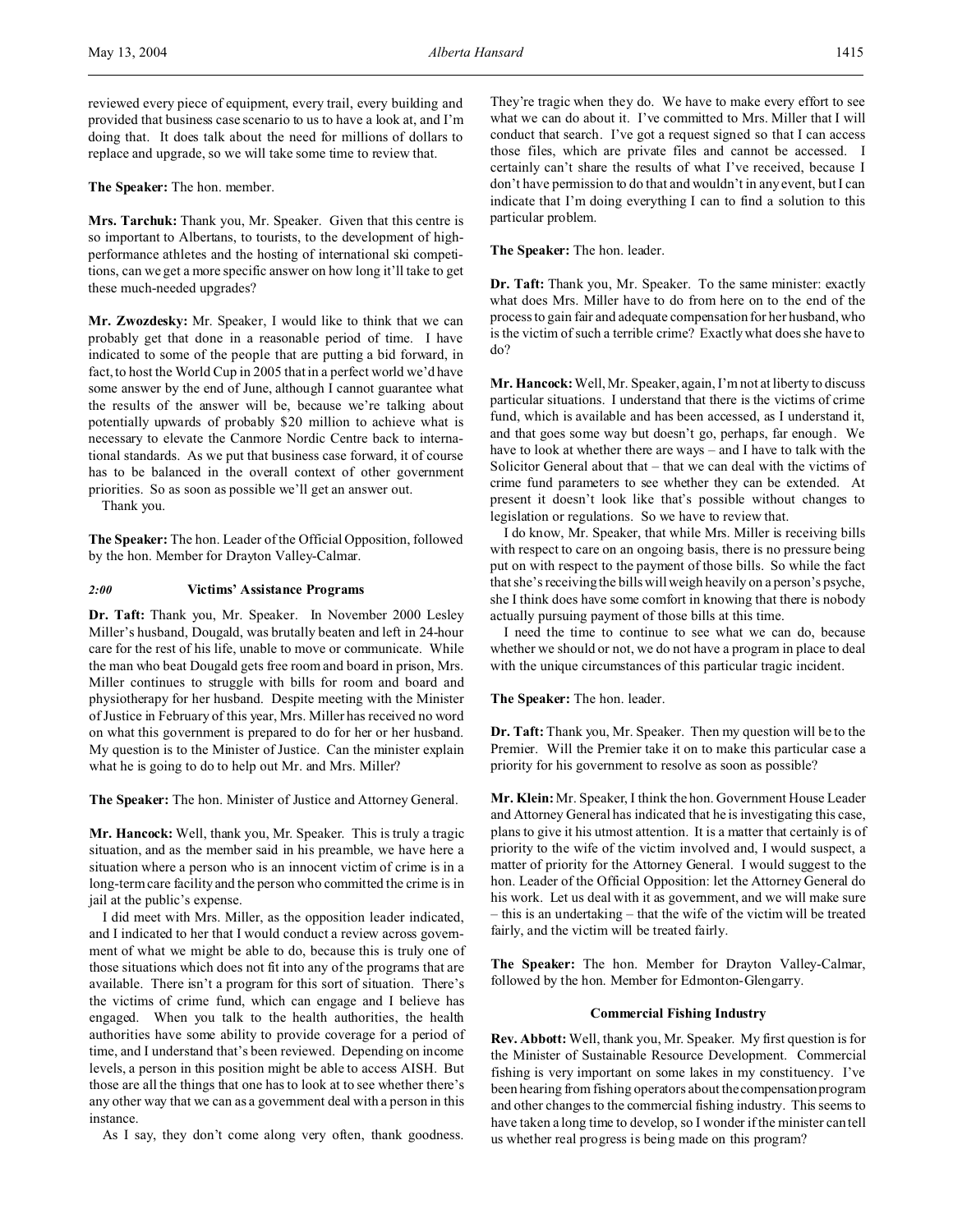**The Speaker:** The hon. minister.

**Mr. Cardinal:** Thank you very much, Mr. Speaker. That is a very good question, a very important question. In fact, like the hon. member says, the process has been around for a long time. I know that in 1990-91 the process started. The commercial fishing industry itself is a very important industry in Alberta for a lot of fishermen, although it's a reasonably small industry. It's about \$5 million. On the other hand, the sport-fishing industry is about a \$350 million industry. So we always have to keep the balance.

What we are proposing here, Mr. Speaker, is to reduce the number of commercial fishing licences. Presently there are over 800 commercial fishing licences, access to 34,000 100-yard nets. What we'd like to do in Alberta to keep the balance is reduce that to about 200 licences,which would hold approximately 18,000 100-yard nets, so that we reduce the pressure on our lakes.

We commenced the program in April. To date over 340 individuals have applied for the compensation package. This process will take three to five years to process, Mr. Speaker.

**The Speaker:** The hon. member.

**Rev. Abbott:** Thank you, Mr. Speaker. My first supplemental is for the same minister. What steps are being taken to allow commercial fishing operators to appeal decisions that they feel are unfair or biased with regard to the compensation?

**The Speaker:** The hon. minister.

**Mr. Cardinal:** Thank you very much, Mr. Speaker. That is a very good question and very important for those people involved in the process. The whole package was developed jointly with the commercial fishing industry. One of the things that they identified as the process moved forward was: will there be an appeal system? It's such a complicated process. Will there be an appeal system for those people that may fall through the cracks in the process? We did put an appeal system in place.

**Rev. Abbott:** My last supplemental is also for the same minister. How is his department going to ensure that our fisheries benefit from this initiative?

**The Speaker:** The hon. minister.

**Mr. Cardinal:** Thank you very much, Mr. Speaker. Like I said, the number of lakes that we have in Alberta to start with is about 800 to a thousand. It's not like Saskatchewan and Manitoba, where they have a lot more lakes to do commercial fishing and sport fishing. Therefore, we have to be very proactive in managing our lakes.

In fact, this spring we introduced the barbless hooks, as one example. We increased the commercial fishing licence to try and reduce, through the compensation program, the number of commercial fishermen. We ran some pilot projects and other projects like, for an example, improving the spawning areas of the fish by removing some beaver dams. It's working very well.

## **Hamelin Creek Culvert Project**

**Mr. Bonner:** Mr. Speaker, the Hamelin Creek culvert project had \$2.8 million in cost overruns. My questions today are to the Minister of Transportation. Will the minister table in the Assembly supporting documentation for the cost overruns?

**Mr. Stelmach:** Mr. Speaker, we'll provide the hon. member whatever information he requires on this particular project, whatever he requests.

*2:10*

**The Speaker:** The hon. member.

**Mr. Bonner:** Thank you. To the same minister, Mr. Speaker: did the minister consult an engineering firm other than the original firm after the slide to the site occurred?

**Mr. Stelmach:** The process is that not only is there a consultant assigned to a particular project, but it's also reviewed by our department officials. In this case, Mr. Speaker, it was a geotechnical issue. Once the earth was opened up in placing the culvert, there was additional remedial work that had to be done, and we had to follow up on it to ensure that the culvert was placed correctly.

**The Speaker:** The hon. member.

**Mr. Bonner:** Thank you very much, Mr. Speaker. To the same minister: are members of the Treasury Board required to remove themselves from the approval process for projects that have cost overruns originating from their departments?

**Mr. Stelmach:** Mr. Speaker, every department is issued a budget, and we operate within those budgets, and at the end of the year the spending of those budgets is also reviewed by the Auditor General. So there are very significant processes in place. The policies are followed by not only cabinet but government as a whole.

The Speaker: The hon. Member for Edmonton-Rutherford, followed by the hon. Member for Edmonton-Centre.

# **Achievement Testing**

**Mr. McClelland:** Thank you, Mr. Speaker. My question is to the Minister of Learning. Recently the Department of Learning announced the intention of retesting at grade 4 certain students who did not do well at provincial achievement exams at the grade 3 level. My question: if this is such a necessary and good idea, why was the initiative so poorly received by school boards and teachers?

**The Speaker:** The hon. minister.

**Dr. Oberg:** Thank you very much, Mr. Speaker. First of all, in answering this question, I believe the hon. member should have the rationale as to why we're considering doing this. The reason, quite simply, is because there are grade 3 students who, when they do the achievement tests, do not pass the achievement tests, who are not up to grade level, who are not to grade standard.

Mr. Speaker, included in the Learning Commission is a recommendation that all students shall succeed, that all students should learn. What we're attempting to do is to ensure through remediation that this 10 or 15 per cent of students that are not up to grade level are up to grade level by the end of grade 4. So it is extremely important for us first of all to have in place a remediation package so that we can work directly with these students, and that will be done with the particular school boards. Subsequently they need to have an exit exam to ensure that at the end of grade 4 they are up to grade level.

The reason, Mr. Speaker, why it was so poorly received, I believe, is because of the way it was put out. It was put out in a leak from my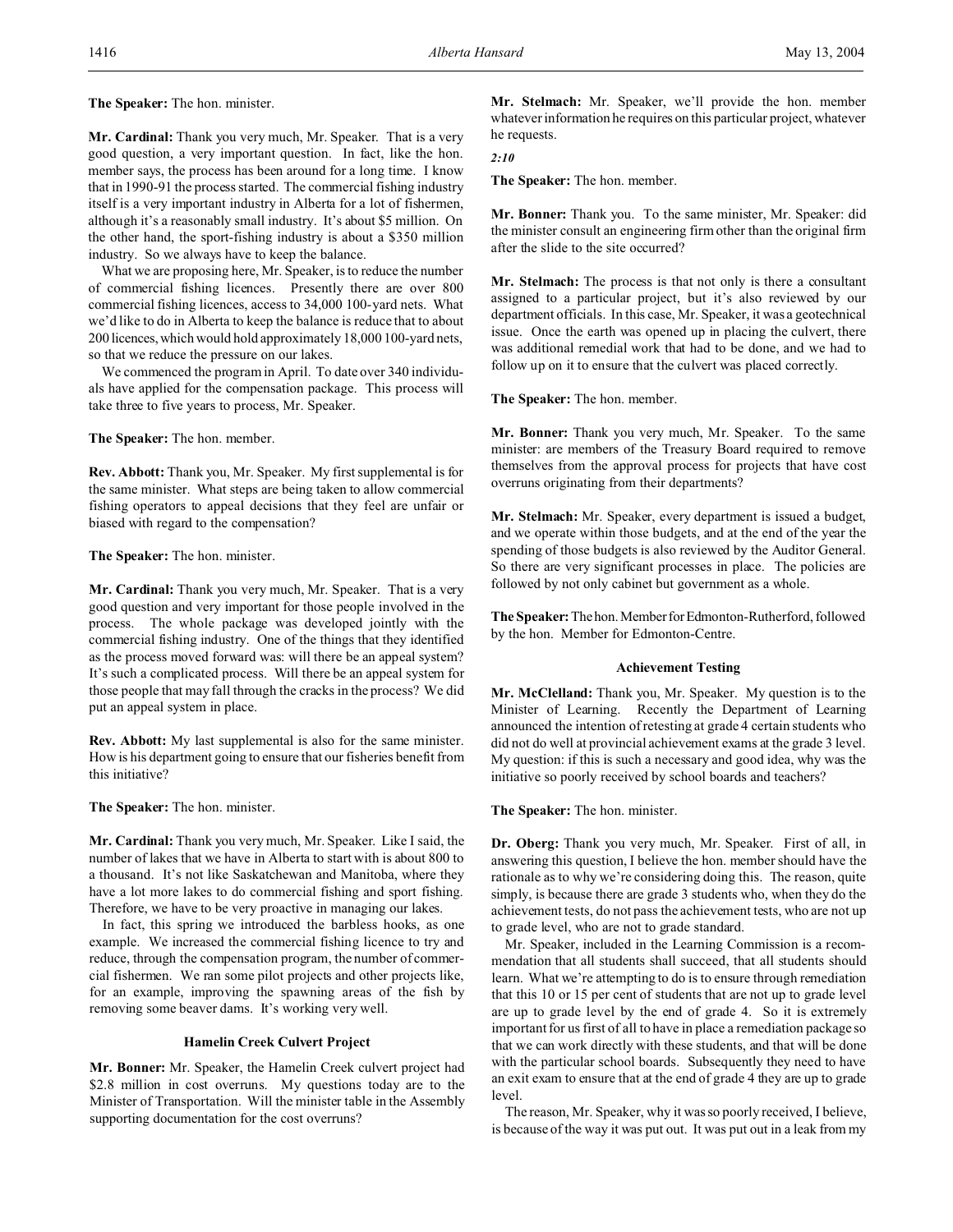department. It was something that was not ready to be put out at that particular time. It's very unfortunate when these leaks do occur.

As the hon. member fully well knows, this is an optional exam this year. The way we introduce all curriculum is optional first. We test it out there. We will be field testing it this year to see if this is the actual exam that is going to benefit, if it's the actual exam that is going to work to help improve the learning of students who did not learn in kindergarten to grade 3.

**Mr. McClelland:** Well, given that there was a leak that got it out in the first place, what is the department doing to get teachers and educators onside so that this worthwhile and good initiative is well received and does what it's intended to achieve?

**Dr. Oberg:** That's an excellent question, Mr. Speaker. What we will be doing over the next year is working with school boards, working with teachers to evaluate exactly how successful this initiative has been and will be. I feel very strongly and I think all government members here feel very strongly that every child must succeed in our school system. This is one way that we can ensure that we can show that our children will succeed.

#### **The Speaker:** The hon. member?

The hon. Member for Edmonton-Centre, followed by the hon. Member for Edmonton-Highlands.

# **Access to Motor Vehicle Information Database**

**Ms Blakeman:** Thank you, Mr. Speaker. The War Amps isn't getting co-operation from private registries to meet the requirements set out by Government Services to allow them to continue accessing driver information for the key tag program. While the War Amps charity struggles to access registry information beyond 2006, the province is allowing most parking lot companies access to that very information. My questions are to the Minister of Government Services. Why is the bar being set so high for a proven charity that raises money for amputees, particularly child amputees?

**Mr. Coutts:** Mr. Speaker, this question came forward in the House a couple of weeks ago, and we have worked with War Amps over the years to provide access to the motor vehicle database for their very valuable charitable fundraising purposes. We know the benefits that it gives to young people across this province in terms of making sure that their prosthesis is funded by that particular organization.

Nonprofit groups have been denied access to the motor vehicle database because there are about 8,000 of them across this province, and all fundraisers would love to have access to this. Because of War Amps and their very worthwhile project, keeping in mind the protection of privacy that is required by Albertans and is required in law, we made a special exemption for War Amps. We developed that exemption to give them access to the database until the year 2006, and in between now and 2006 we will work on a consentbased approach so that Albertans can consent to having their names and addresses added to that database that will be developed by War Amps. So we're not denying War Amps anything. As a matter of fact, if anything we are making a special exemption to accommodate War Amps at this time.

It's unfortunate that today I got a letter from War Amps saying that they were going to walk away from the discussions about consent. I have sent them a letter as of this morning asking them to reconsider that. We are still going to appear at the table to try and work this situation out with War Amps, but between now and 2006 they get total access so that they can put their database in place.

**The Speaker:** The hon. member.

**Ms Blakeman:** Thank you. To the same minister: given that the department is accepting signs in parking lots as implied consent, will it accept a sign at registry offices or a statement on vehicle registration forms as implied consent for the War Amps key tag program?

**Mr. Coutts:** Well, Mr. Speaker, we have a partner in this, and it's called the Alberta association of registries. We have 226 registry offices across this province. Part of the negotiation that we would work through with War Amps and that association, because this kind of initiative would involve registry agents' offices, is one of the things that we had hoped to put on the table. It's going to be very difficult to put that on the table if War Amps is not at the table working with us.

I'm hoping that my letter to them today will convince them to come back to the table and work these kinds of arrangements out. The consent-based form that we're looking at would have to be agreed to by all parties. It's not our initiative. This is an initiative where Albertans can participate in a charity of their choice.

## **The Speaker:** The hon. member.

**Ms Blakeman:** Thank you. Again to the same minister: will the minister instruct registry offices to co-operate with the War Amps in order for the charity to meet the department's requirements to obtain registry information? Will they put the sign up?

**Mr. Coutts:** Mr. Speaker, when you go to park your car in somebody's parking lot that is owned by them, they have an investment into the land, they have an investment into the equipment, they have an investment into the parking arrangement, and they have a fee to be paid for you parking in that particular lot. That is considered a private parking lot in this province. When you go there and you decide to park in that parking lot, you do so based on their rules, and we want to make sure under these new regulations that the rules are very, very well laid out before you gain access. By gaining access and going into a parking lot, then you have given consent that you go into a parking lot knowing the rules and the regulations by which you're parking.

The reverse of that is the situation with War Amps and getting Albertans' consent to have their names put on their database. They're completely different issues, although they are both based on consent: consent to go in to park your car based on the rules and the regulations, consent to have your name and address given to a charity based on the fact that you know that the charity is going to have your name in their database. So it's consent based, Mr. Speaker.

**The Speaker:** The hon. Member for Edmonton-Highlands, followed by the hon. Member for Calgary-Buffalo.

## *2:20* **Labour Relations**

**Mr. Mason:** Thank you very much, Mr. Speaker. For many years the Merit Contractors Association has been lobbying the Tory government to further tilt the playing field in their favour when bidding on construction contracts in competition with unionized contractors. [some applause] Something obviously supported by many here. A particular target of the Merit Contractors are market enhancement recovery funds, or MERFs. For the past year a Torydominated committee has been studying the issue, and this report has now been submitted to the Minister of Human Resources and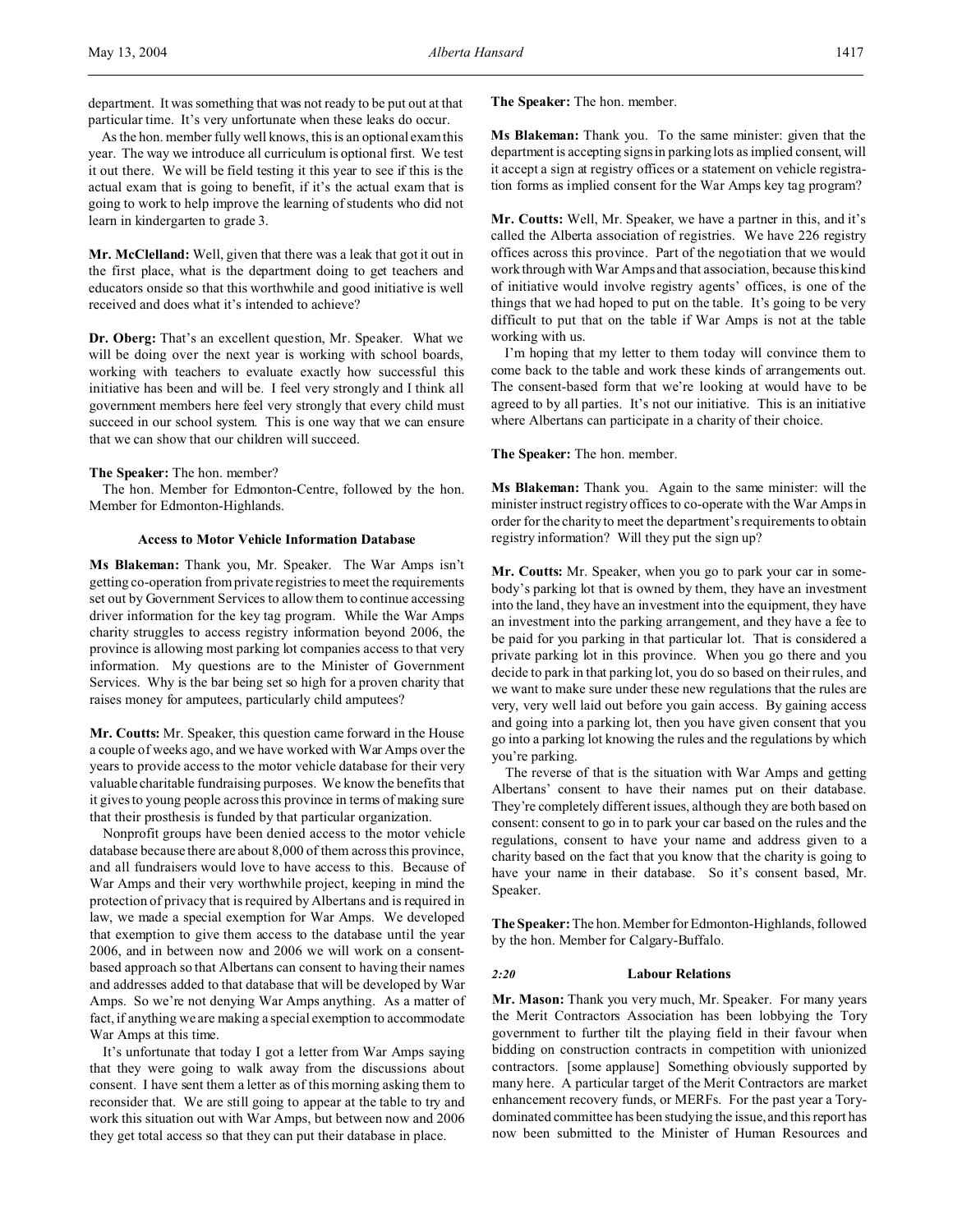Employment. To the Minister of Human Resources and Employment: given that nonunion contractors are only looking for an advantage vis-à-vis unionized contractors when bidding on construction projects, why is the minister allowing nonunion contractors to dictate changes to the Labour Relations Code?

**Mr. Dunford:** Well, I think he's just a bit premature with his comments, and it might indicate more than that. Yes, I have received the report. Yes, we are looking at issues of both salting and MERFing. Yes, we will have the government response in the fullness of time.

## **Mr. Mason:** Same old answer, Mr. Speaker.

Why would the minister even consider interfering in the marketplace by ruling out MERF funds, thereby giving an unfair advantage to nonunionized contractors bidding on construction projects?

**Mr. Dunford:** One of the ... [interjections]

**The Speaker:** The hon. minister has the floor.

**Mr. Dunford:** I think that one of the key notes of this government, Mr. Speaker, is the fact that we respond to issues that are brought forward. We take a look at them, we analyze them, and then we make a response. Sometimes it's: hey, this is not an issue, and we're not going to deal with it. Sometimes we say: hey, this is an issue, and we will deal with it, and here's how we'll deal with it. We're currently in that area of the process right now where we're still looking at recommendations, and we will make a public announcement at the time the government response is ready. It is not ready right now. So scream and holler all you want; you look good on TV.

# **Mr. Mason:** I'd like to thank the hon. minister.

Given that this is the last day this Assembly will sit for nearly six months, can the minister outline the process and the timeline he plans to use before finalizing the changes, if any, to rules around MERFing and salting in the construction trades?

**Mr. Dunford:** Way too early to make that kind of commitment. We still have to deal with the government response.

**The Speaker:** The hon. Member for Calgary-Buffalo, followed by the hon. Member for Edmonton-Mill Woods.

## **Calgary Regional Partnership**

**Mr. Cenaiko:** Thank you, Mr. Speaker. The city of Calgary has taken the initiative to join with other municipalities in the area to form a regional partnership, which will be formally announced tomorrow. My first question is to the Minister of Municipal Affairs. Can the minister please explain the benefits of this partnership and what he's doing to support it?

**The Speaker:** The hon. minister.

**Mr. Boutilier:** Thank you very much, Mr. Speaker. That is exactly right. The Calgary Regional Partnership is made up of actually 15 municipalities. As I see the young students here today where they work together hand in hand with each other, really this regional partnership is about working together, coming together, collaborating, co-operating to eliminate duplication, and at the same time stretching the tax dollars at the municipal order of government in a way that best serves them. I want to say that tomorrow we're going

to be announcing 700,000 Alberta tax dollars going towards this regional partnership, because it is a very good initiative in stretching that dollar further and helping those municipalities that are involved.

**The Speaker:** The hon. member.

**Mr. Cenaiko:** Thank you, Mr. Speaker. To the same minister: can he tell us if he's prepared to fund other partnerships outside the Calgary region?

**The Speaker:** The hon. minister.

**Mr. Boutilier:** Well, thank you, Mr. Speaker. It's important to say that we want to avoid duplication in terms of what is taking place. I also want to say that there are so many municipalities involved in this initiative. I failed to mention that the cities of Airdrie, Calgary, Bighorn, the Tsuu T'ina First Nation, Chestermere, Cochrane, and the MD of Foothills are involved. You may ask me: who else is involved? Strathmore, Turner Valley, Redwood Meadows, Canmore, Black Diamond, the MD of Rocky View. They're all involved.

I want to say, Mr. Speaker, that the capital region, here in Edmonton, also has an important initiative. The central region also has an initiative. They're coming together, working together, collaborating together to eliminate inefficiency so that we can stretch that dollar to best serve our citizens at the municipal order of government.

## **The Speaker:** The hon. member?

The hon. Member for Edmonton-Mill Woods, followed by the hon. Member for Redwater.

# **Achievement Testing**

*(continued)*

**Dr. Massey:** Thank you, Mr. Speaker. The government's proposal to test grade 3 students who fail to meet a satisfactory standard again at the end of the fourth grade has parents and teachers upset. The pedagogical reasons are lost on almost everyone. My questions are to the Minister of Learning. Why, if the government wants to help these children, do they not put in place a diagnostic test at the start of grade 4 that could then be used to plan instruction?

**Dr. Oberg:** That is part of our strategy.

**The Speaker:** The hon. member.

**Dr. Massey:** Thank you. If you stay here long enough, good things happen.

My next question is to the same minister, Mr. Speaker. Why, when only 28 per cent of Learning Commission workbook respondents supported testing at grade 3, has the government added another test at grade 4?

**Dr. Oberg:** Well, Mr. Speaker, one of the issues, I think, that every MLA has heard about, that every person in Alberta has heard about and certainly wants, is that they want all children to succeed. Indeed, the Learning Commission's report is Every Child Learns; Every Child Succeeds.

Some of the people, Mr. Speaker, who are not succeeding are those people in kindergarten to grade 3 who are not at grade level by the end of grade 3. Typically in a provincial achievement test about 10 per cent – 10 to 12 to 15 per cent – of these kids are not there.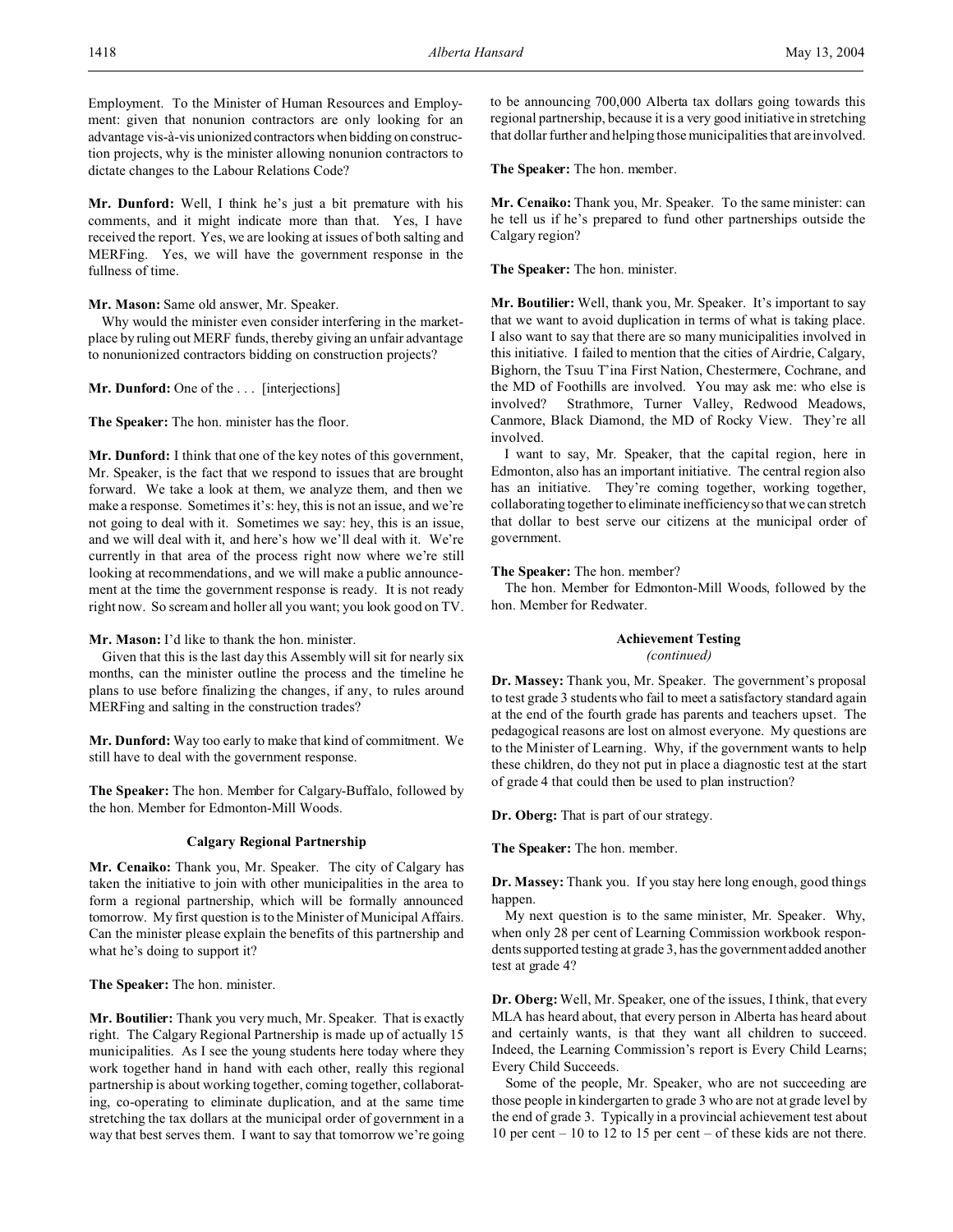It's our job, as the people who control the learning system, as society controls the learning system, to ensure that these kids have the ability to read.

Quite simply, as the hon. member stated, there needs to be a diagnostic test to find out the question: why are these students not learning? Why are they not at grade level at the end of grade 3? Then there needs to be an exit exam at the end of grade 4 which will determine exactly: have they come up to grade level? Have they gained the skills that are necessary in order to compete in the world? Have they gained the necessary skills?

Mr. Speaker, one of the most important things that is shown is that a lot of those people who have problems later on in life, whether it's in school, whether it's in life in general after graduation, are people who did not pick up the basic skills in kindergarten to grade 3. That's what this test is about, and quite simply that's the rationale behind doing it.

**The Speaker:** The hon. member.

**Dr. Massey:** Thank you. Again to the same minister: is this the first step in a move to have an achievement test at the end of every elementary grade?

**Dr. Oberg:** No, Mr. Speaker, it isn't. Quite simply, what we are doing here is we are attempting to identify a specific population that has had problems that is not at grade level, and we're attempting to do something about it. I think everyone in Alberta wants every child to learn, every child to succeed.

**The Speaker:** The hon. Member for Redwater, followed by the hon. Member for Calgary-Fort.

# **Centennial Project Funding**

**Mr. Broda:** Thank you, Mr. Speaker. The Minister of Community Development recently announced new centennial funding for municipalities and community-owned legacy projects. While this is welcome news for communities in my constituency, I've heard concerns about the short timelines to apply for the funding. My questions are to the Minister of Community Development. Given that the municipalities and not-for-profit groups were only notified a few weeks ago about this new funding, why wasn't more time given for the application deadlines?

**The Speaker:** The hon. minister.

*2:30*

**Mr. Zwozdesky:** Well, thank you, hon. member, for the question. Mr. Speaker, I think the fact is that not-for-profit organizations in the province and in municipalities have been waiting since March 2 of 2001 for the next phase of the centennial program to come around. During the past three years of that window we have heard from about 1,200 potential applicants and informed them that at an appropriate time we will announce phase 3 of the Alberta centennial legacies grant program. We have stayed in touch with them, so it's not as if those particular groups for that program haven't been informed along the way that we were expecting to make progress quickly. That particular program carries about \$16 million, and it has an application deadline of June 15.

The other program, very briefly, is the centennial municipal per capita grant program. That one is almost an automatic grant program that will go out to every incorporated municipality in the province of Alberta, and it has an application deadline of June 30.

Now, all of these figures were contained in the budget announced back in March. We've done the best we can to get it out there quickly. The centennial is coming quickly, and we wanted to respond as quickly as possible.

**Mr. Broda:** To the same minister, Mr. Speaker: what process will the minister use to determine which projects will receive centennial funding?

**Mr. Zwozdesky:** Mr. Speaker, all projects will be evaluated against the same criteria of merit and ability to accomplish the project, the ability to attract the necessary matching requirement of funds. We're looking for applicants to provide two-thirds, and we will consider up to one-third to a normal maximum of about \$2 million under the centennial legacies phase 3 grant program. Other than that, we will also look at those areas of the province that have not yet received any of these centennial legacy grant funds, and then other related criteria will apply. In a nutshell, that's basically how the process will work.

**The Speaker:** The hon. Member for Calgary-Fort, followed by the hon. Member for Edmonton-Meadowlark.

## **Court Interpretation Services**

**Mr. Cao:** Well, thank you, Mr. Speaker. Ensuring access to court is important to all Albertans. For some men and women whose primary language is not English having access to a language interpreter is critical to ensuring them a fair trial and clear understanding of the laws of our land. I have raised a concern before with the Minister of Justice and Attorney General about the unchanging 20-year-old funding rate paid for language interpreters by Alberta Justice. So my question today: will the minister please provide members of the Assembly with an update on what his department has done to review the current fee structure for the Provincial Court interpreters?

**The Speaker:** The hon. Minister of Justice and Attorney General.

**Mr. Hancock:** Thank you, Mr. Speaker. Access to justice is a very, very important part of our business in the Department of Justice, and making sure that people understand the process and understand what's happening in court is integral to that. I agree that interpreters play an important and essential role in the courts by ensuring that language barriers do not impair the court's ability to take all relevant testimony and evidence into account and, also, that language barriers do not bar an individual from understanding what's happening to them or for them in a court of law.

This hon. member has raised this question with me a number of times, both in the House and in estimates, and I can say to him that we try very hard to make the resources that we have in the Department of Justice go as far as we possibly can. We continually try and bring on new initiatives, but continuing the provision of the infrastructure and the operation of the court system and the rest of the process does take up a lot of resources.

We're constantly reviewing those. We have a committee which is looking at witness management practices. We've asked that committee to look at the issue relative to interpreters, and we hope that we will get from that a recommendation as to what the highest priorities are to ensure that Albertans have access to justice and that language is not a barrier to access to justice.

**The Speaker:** The hon. member.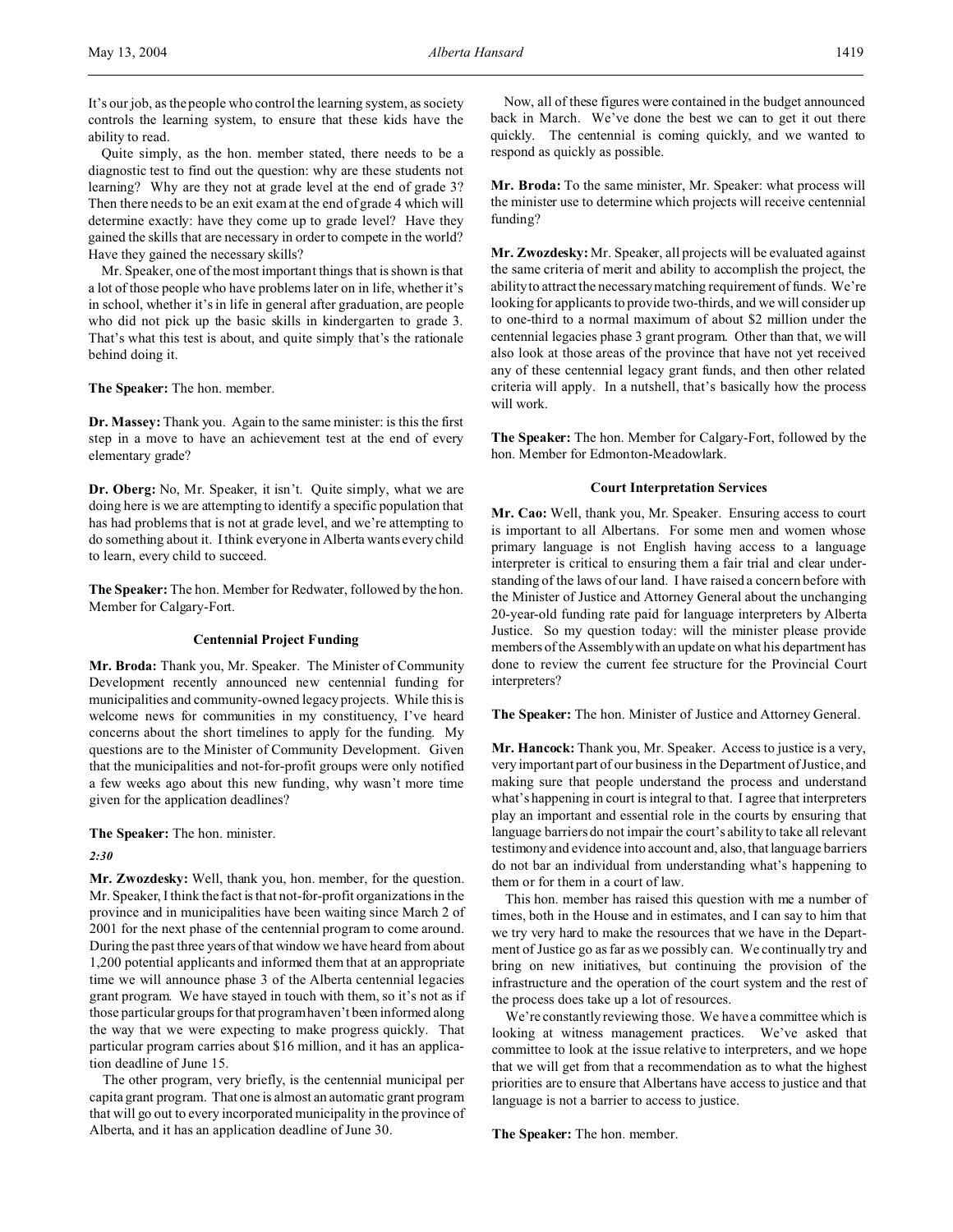**Mr. Cao:** Thank you, Mr. Speaker. To the same minister: can the minister advise if there is anything that can be done now within the current fee structure to address the concerns of interpreters?

**The Speaker:** The hon. minister.

**Mr. Hancock:** Yes. Thank you, Mr. Speaker. We try to make sure that we have competent interpreters in court. If there's a concern about the availability of a competent interpreter based on the monies that we have available to pay, we can adjust the remuneration on a case-by-case basis, and we do that analysis and make that adjustment.

## **The Speaker:** The hon. member?

Hon. members, before I call on the first of four for Members' Statements, let me just say wow. That was very, very good this week, assisting the chair in allowing hon. members to participate. On Monday we had 13 members that could participate; Tuesday, 14; Wednesday, 14; and today, 15. That's an average of 14 a day, or 56 members that could participate. That's really very, very good. Might we revert briefly to Introduction of Guests?

[Unanimous consent granted]

head: **Introduction of Guests** *(reversion)*

**The Speaker:** The hon. Minister of Learning.

**Dr. Oberg:**Thank you very much, Mr. Speaker. It is a great honour and privilege to introduce some guests that I have here today from Brooks. These ladies and gentlemen are from the Holy Family Academy. The teachers that are present are Wayne Lorenz, Mike Fleck, Reg Orich, and Shannon Hurley. The parent helpers, who give an incredible amount of support especially in this particular school, are Denise Amundson, Moe Bell, Rob Bartusek, Caroline Tilley, Theresa Paproski, Debbie LaRocque, Stan Waddell, my neighbour Treena Ramsay, Tracey Waddell, Mrs. Peeters, and Elsie and Robert Craig. The total number of visitors that are here today from Brooks is 70. They're the ones wearing the brilliant orange shirts in the gallery. I would ask them all to rise and receive the warm welcome of our Legislative Assembly.

## head: **Members' Statements**

**The Speaker:** The hon. Member for Airdrie-Rocky View.

#### **Chestermere Lake Middle School EarthKAM Project**

**Ms Haley:** Thank you very much, Mr. Speaker. It's a pleasure for me to be able to rise today and offer my sincere congratulations to a group of 36 enthusiastic students from Chestermere Lake middle school and their five staff advisors led by their teacher, Mr. Brian Jackson.

Chestermere Lake middle school is the first school in Canada to participate in the International Space Station's EarthKAM project. EarthKAM is a unique educational initiative that allows students the opportunity to control an on-board camera mounted on the International Space Station. The initiative is sponsored by NASA's Johnson Space Center, the Jet Propulsion Laboratory in Pasadena, the University of California in San Diego, and Dr. Sally Ride, the first American woman in the space program.

The week-long International Space Station EarthKAM missions occur about once every three months, and during each mission participating schools arrange their own mission operation centre, which consists of student teams involved in taking photographs every hour of the mission, charting, recording, and verifying photos of Earth as seen from the International Space Station.

The program helps students learn to recognize and conduct research on features of the Earth in addition to locating the exact geographical location of the images used in maps and atlases. The student requests are collected, compiled, and up-linked to a computer aboard the space station, and the EarthKAM digital camera takes the photos, sends the images back to the computer, and then back to the International Space Station EarthKAM computers on the ground. These photographs are then made available on the web site to the schools as well as to the general public.

Mr. Speaker, I'm so proud of this group of students, their teachers, and the entire Rockyview school division for making science come to life and want to recognize them in the Assembly today for being accepted as a participating school in this great educational opportunity. I wish all the students good luck today in their endeavours as they're doing this while the rest of us earthbound mortals continue to do our work down below the space station.

Thank you, Mr. Speaker.

**The Speaker:** The hon. Member for Banff-Cochrane.

## **Canmore IceCats Atom A Hockey Team**

**Mrs. Tarchuk:** Thank you, Mr. Speaker. I would like to take this opportunity today to recognize a tenacious and talented group of young constituents who have proven that hard work is often rewarded. The Canmore IceCats cleared the benches and mauled their goalie when they captured the provincial atom A championship on home ice recently.

It was the first time in 22 years that Canmore was chosen as a venue for a provincial hockey championship, and the local team didn't disappoint us. They skated away with an 8-2 win over the Morinville Snipers in the championship game.

Curtis Azevedo, Landis Burr, Alex Cartwright, Owen Ferguson, Davis Fleischer, Marcus Messier, Nils Moser, Ken Naito, David Norris, Jordan Pauls, Luke Philip, Simon Philip, Tanner Sautner, Luke Simpson, and John Stevens exhibited much skill as a team as the IceCats outscored their opponents 58 to 18 during the five games they needed to capture the provincial crown. The team was coached by Peter Philip, Luke Azevedo, Ron Sautner, and Mitch Messier, while David Fleischer was the team's manager.

The five-game winning streak capped an amazing run that the team experienced leading up to the provincials. The IceCats strung together 27 wins in a row before competing for the Alberta title. The last time the team experienced a defeat was in November 2003.

This team deserves to be congratulated for their team effort and their ability to focus on a common goal. Undoubtedly, it was the focus that was a major contributor to this amazing achievement.

In addition to the IceCats team I would also like to congratulate and commend the Canmore Minor Hockey Association and its volunteers for the fantastic work they did in making sure the tournament was a first-class one.

Thank you.

**The Speaker:** The hon. Member for Edmonton-Centre.

#### *2:40* **Government Accountability**

**Ms Blakeman:** Thank you very much, Mr. Speaker. This spring session of the Legislature has made one point very clear: it's time for more accountability from this government. The Alberta Liberals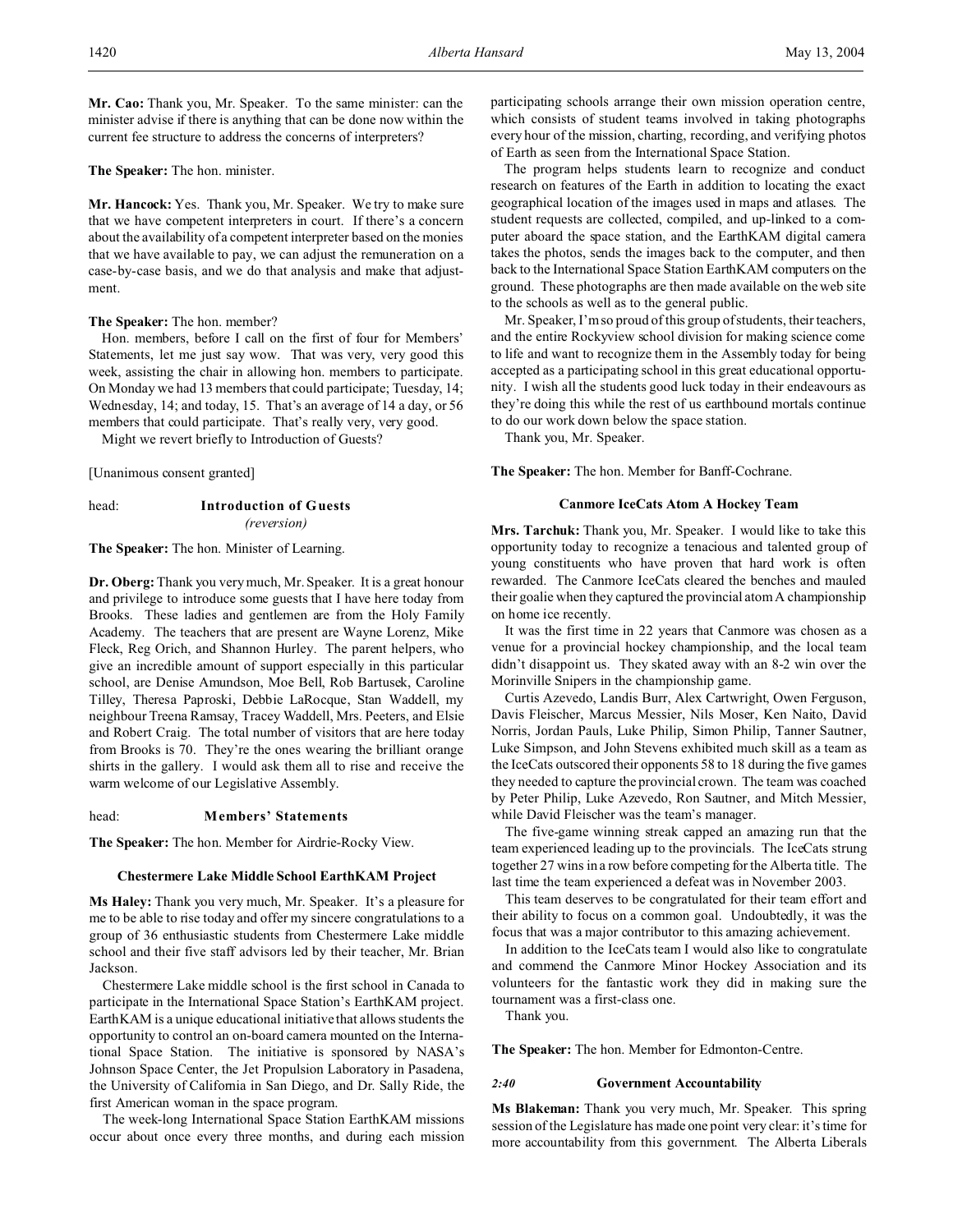One, the government should bring in a lobbyist registry so the public knows who is meeting and getting the ear of the Premier, his ministers, and staff.

Two, bring in rules on how taxpayers' money is spent on hosting. Alberta should introduce rules like Ontario's, which set guidelines and define appropriate spending and prohibit lavish dinners and spending on alcohol.

Three, Alberta has a freedom of information act. It's time to use it properly. Taxpayers and their representatives, such as the Official Opposition, should be able to obtain information from the government without the artificial barriers of delay, costs, and omissions from the Premier, his ministers, or staff.

Four, the government should be more accountable for how it spends taxpayers' money on travel. Most Albertans are careful with their own money. They expect the same caution from government.

Five, all information on government expenses should be accessible, detailed, and released in a timely manner. We suggest posting on the Internet.

Six, don't mix government business, party business, and pleasure. The government must clearly account for what source of money it uses for what activity.

An Alberta Liberal government would follow these six simple steps. Will the current government?

Thank you.

**The Speaker:** The hon. Member for Edmonton-Strathcona.

## **Democracy in Alberta**

**Dr. Pannu:** Thank you, Mr. Speaker. In this House I've often spoken about the need to strengthen democracy in this province through such means as all-party policy committees and proportional representation. In light of the events over the last few weeks and days I think democracy needs a lot more to be done in this province now.

A week ago the Premier made comments that seemed to many to support Pinochet's bloody 1973 coup, which ended a long tradition of democratic rule and governance in Chile. This week the Premier deepened the insult when he said that Chilean socialists had brought the unintended consequences upon themselves. The implication was that supporters of the democratically elected President Allende had brought Pinochet's brutality upon themselves and that the victims of torture and abuse deserved retribution for electing a government committed to democracy and social justice.

One thing the Premier could have learned but didn't from his recent trip to India, Mr. Speaker, is unconditional respect, respect without reservation for the electoral choices citizens make in a democracy. This week's comments show a chilling lack of respect for democratic processes, and Albertans must wonder what other ways of avoiding or submerging democracy are supported by the Premier.

Mr. Speaker, this week a local radio station played a harmless prank on the Premier. Within a day the station had not only apologized but had produced \$1,000 for a charity of the Premier's choosing. This timely act of contrition stands in stark contrast to the Premier's belligerent refusal to offer a sincere apology to the thousands of Chileans who fled their homeland because of fears of disappearances, torture, and murder at the hands of Pinochet's regime.

On behalf of the New Democrat opposition I would like to echo and amplify calls for a sincere and full apology to Alberta's Chilean community by the Premier. I would also suggest that the Premier consider making his own thousand dollar contribution to a charity of the Chilean community's choice. It is the least he can do to show regret for his affront to democracy in general, to Chilean democracy in particular, and for his apparent approval of Pinochet's brutal coup.

Thank you, Mr. Speaker.

#### head: **Notices of Motions**

**The Speaker:** The hon. Deputy Government House Leader.

**Mr. Zwozdesky:** Thank you, Mr. Speaker. I rise pursuant to Standing Order 34(2) to give notice that on the next sitting day of the Assembly I will move that motions for returns appearing on the Order Paper do stand and retain their places with the exception of motions for returns 162, 164 through 168, 174 through 180, 183 through 205, and 207, 208, 209, and 210.

Thank you.

#### head: **Tabling Returns and Reports**

**The Speaker:** The hon. Minister of Gaming.

**Mr. Stevens:** Thank you very much, Mr. Speaker. I have three tablings. They are responses to outstanding questions asked by the MLA for Edmonton-Centre, the MLA for Calgary-Egmont, and the MLA for Edmonton-Highlands during Committee of Supply with respect to Gaming and the Alberta lottery fund estimates.

**The Speaker:** The hon. Minister of Innovation and Science.

**Mr. Doerksen:** Thank you, Mr. Speaker. Yesterday in question period I promised to provide the Member for Edmonton-Centre a more specific response to a question, and I table that today.

**The Speaker:** The hon. Minister of Justice and Attorney General.

**Mr. Hancock:** Thank you, Mr. Speaker. I'm tabling responses to questions raised during Committee of Supply estimates of the Department of Justice which I hadn't fully responded to during the Committee of Supply. Those were questions raised by the hon. Member for Edmonton-Strathcona, the hon. Member for Edmonton-Gold Bar, and the hon. Member for Edmonton-Centre.

**The Speaker:** The hon. Minister of Community Development.

**Mr. Zwozdesky:** Thank you, Mr. Speaker. Four quick tablings today. First, copies of my response to Written Question 3.

Secondly, copies of the government's response to written questions 6, 7, 8, 20, 21, 22, 23, 24, 28, 29, 30, 34, 46, 60, 61, 62, 63, 64, 65, 72, 73, 80, and 81.

Third, copies of the government's response to motions for returns 16, 17, 50, 51, 54, 63, 74, 76, 77, 106, 107, 124, 125, 126, 127, 144, 145, and 206.

Also, copies of the government's response to motions for returns 34, 46, 66, 69, 93, 94, 96, 97, 98, 99, 174, 175, 176, 178, 179, 180, 189, 197, 200, 201, 202, and 203.

Where appropriate, copies of the aforementioned tablings have now been provided to the House leader of the Official Opposition for distribution to her various members who raised those questions. Thank you.

**Ms Calahasen:** Mr. Speaker, today I rise to table responses to questions raised during Aboriginal Affairs and Northern Development budget estimates in Committee of Supply on April 19. These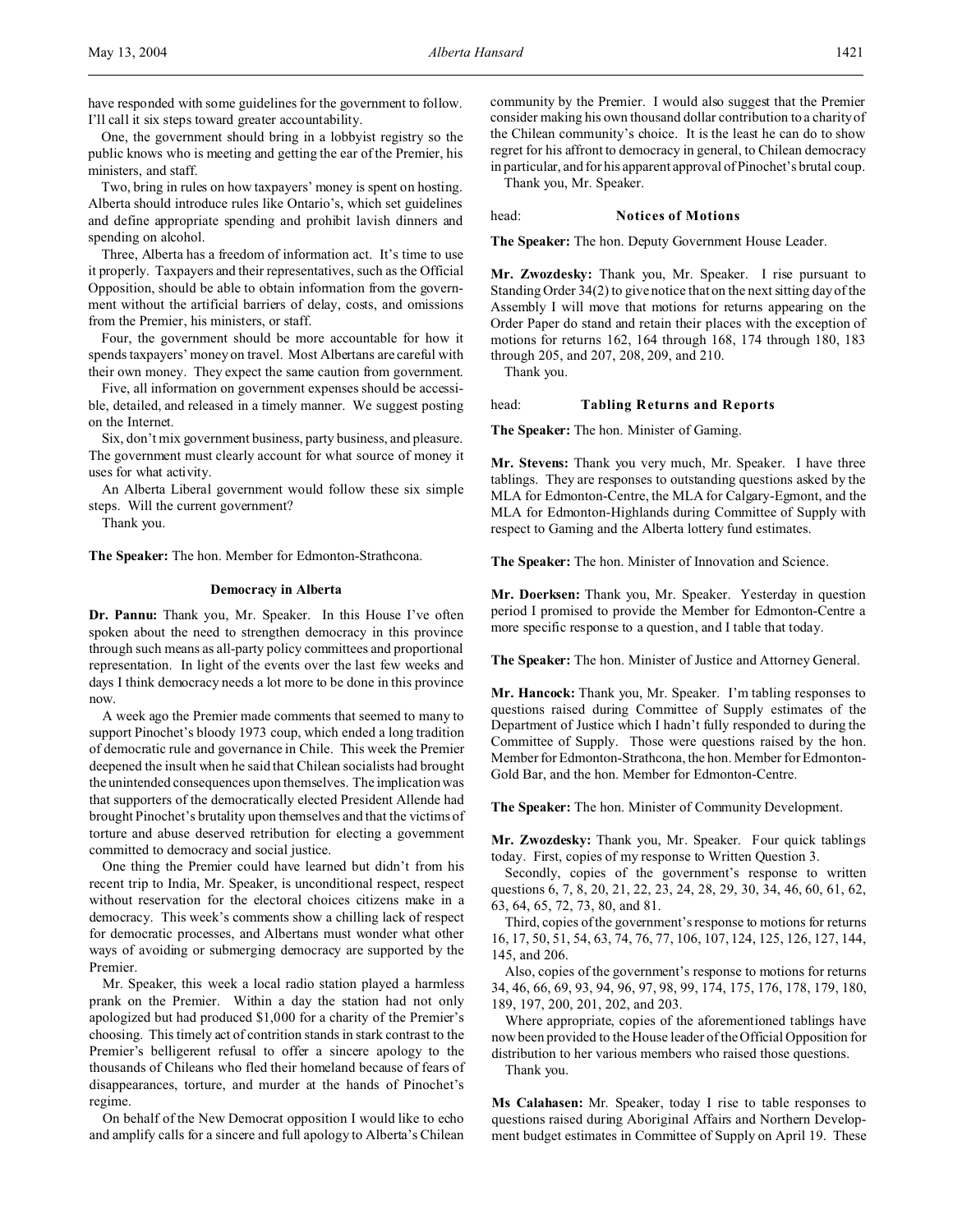were questions that I was unable to respond to at the time. Therefore, I'm ensuring that they get the answers, and I've forwarded these responses to the Leader of the Opposition as well.

**The Speaker:** The hon. Member for Red Deer-North.

**Mrs. Jablonski:** Thank you, Mr. Speaker. Today I have the great pleasure of tabling copies of a letter congratulating Kent Gigliuk, Paul Waisman, Josh Cockburn, Adam Peter, and Jordie Weich, all members of the Red Deer Heritage Lanes junior boys team for winning the YBC five-pin national championship in St. John's, Newfoundland, on May 3, 2004. This Alberta junior boys team is coached by Greg Gigliuk. They will display their gold medals at their home club, Heritage Lanes, in Red Deer. I know that we are all very proud of the accomplishments of Alberta's junior boys team.

**The Speaker:** The hon. Member for Edmonton-Gold Bar.

**Mr. MacDonald:** Thank you very much, Mr. Speaker. I have one tabling this afternoon, and it is documentation from the Alberta Construction Association in regard to MERFs, or market enhancement recovery funds.

Thank you.

**The Speaker:** The hon. Member for Edmonton-Strathcona.

**Dr. Pannu:** Thank you, Mr. Speaker. I rise to table the appropriate number of copies of a special report from the British publication *Guardian Weekly*'s internet edition called *Guardian Unlimited*, published on March 3, 2000. The document entitled Victims of a Brutal Regime bears witness to the 3,197 people who were tortured, murdered, or simply disappeared in Chile during Pinochet's 17-year regime.

Thank you, Mr. Speaker.

**The Speaker:** The hon. Member for Edmonton-Highlands.

**Mr. Mason:** Thank you very much, Mr. Speaker. I'm tabling the appropriate number of copies of an open letter dated May 11, 2004, from Patricia Pasten addressed to the Premier regarding his recent remarks on Pinochet. Ms Pasten states that the Premier has insulted the Chilean community and she is awaiting a public apology.

**The Speaker:** The hon. Member for Edmonton-Centre.

*2:50*

**Ms Blakeman:** Thank you very much, Mr. Speaker. I'd like to table five copies of a letter from Kim Robinson, who is a tourist from Ontario who visited the GuZoo Animal Farm in Three Hills and noted that "the overall state of the facility was one of disorder," that animals didn't have potable water, and a number of other observations while she was there.

Thank you very much.

## head: **Tablings to the Clerk**

**The Clerk:** I wish to advise the House that the following document was deposited with the office of the Clerk on behalf of the hon. Mr. Norris, Minister of Economic Development, the report entitled Securing Tomorrow's Prosperity: Sustaining the Alberta Advantage.

## head: **Projected Government Business**

**The Speaker:** The Official Opposition House Leader.

**Ms Blakeman:** Thank you. In accordance with Standing Order 7(5) I would ask the Government House Leader to please share the projected government business for the upcoming week.

Thank you.

**The Speaker:** The hon. Government House Leader.

**Mr. Hancock:** Thank you, Mr. Speaker. There is no projected government business for the upcoming week. We anticipate that this might be the last day of the session. The Order Paper is clean.

## **Privilege Inflammatory Language**

**The Speaker:** Hon. members, yesterday at the conclusion of the Routine just prior to Orders of the Day there was an exchange between hon. members, and at that point in time the hon. Minister of Finance indicated to the House that she would be rising today on a question of privilege.

Standing Order 15(2) indicates that a member wishing to raise such shall give notice. I view that as notice given, so it meets the intent if the hon. Minister of Finance wants to proceed.

**Mrs. Nelson:** Well, thank you very much, Mr. Speaker. I rise under Standing Order 15(1) to raise a point of privilege pertaining to comments made in this Assembly yesterday afternoon, May 12, 2004, by the hon. Member for Edmonton-Gold Bar. I refer to *Beauchesne's Parliamentary Rules and Forms*, sixth edition, page 25, and*Erskine May*, 21st edition, page 69. Both of these authorities clearly confirm that a member should never feel harassed in the performance of their duties.

Yesterday I was harassed by the hon. Member for Edmonton-Gold Bar. Mr. Speaker, during the publicly televised question period in this House the member opposite questioned my performance as a minister of the Crown. In posing his question, he referred to a statement allegedly made by me during my appearance before the Public Accounts Committee earlier in the day.

As chair of that select standing committee of the Legislature the member opposite has a special responsibility to report to this House on the actions and activities of the committee. A member of the Assembly who is appointed chair of a select committee is held to a high standard of truth and integrity because of their position of privilege. Furthermore, there is an expectation that he will report on those activities in a manner that is fair and accurate. In fact, Mr. Speaker, it is his obligation to do so.

Mr. Speaker, yesterday in his question the member opposite failed to fulfill any of those expectations or obligations. In deliberately doing what he did, he has inferred and compromised my abilities to function as a minister of the Crown and, as a result, deliberately misled this House and the viewing public about my statements earlier in the day in Public Accounts.

I refer you, Mr. Speaker, to page 1389 of *Hansard*, dated May 12, 2004. The Member for Edmonton-Gold Bar stated:

The Finance minister in an astonishing display of mismanagement admitted to the Public Accounts Committee this morning that she fumbled the ball on skyrocketing auto insurance rates when she indicated that she didn't know her department was rubber-stamping rate increases that led to a record high 59 per cent rise in auto insurance premiums for average Albertans.

Now, I refer to the *Hansard* from the Public Accounts meeting of May 12, 2004, at 9:05 a.m. In response to a question from the Member for Edmonton-Centre about the number of insurance rate increases approved by the Automobile Insurance Board in 2002 I replied: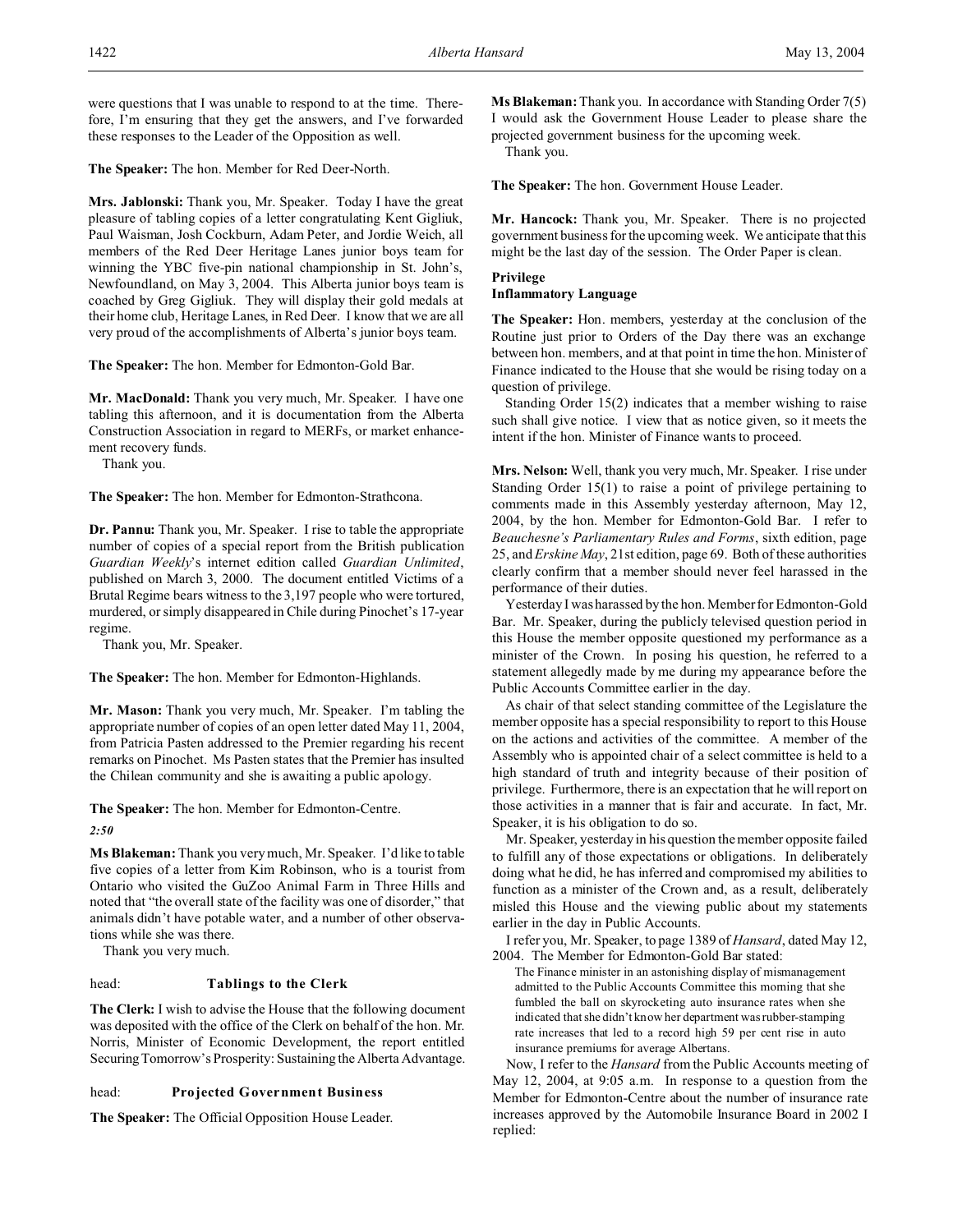That's the Hansard Blues transcript of my comments to the Public Accounts Committee, Mr. Speaker.

Clearly, there's absolutely no similarity between the Hansard Blues record of what transpired in Public Accounts earlier in the day and the misleading and inaccurate portrayal uttered by the member opposite during question period yesterday. Not only did the member opposite distort the comments I made during Public Accounts, but he misled this House by providing erroneous information that clearly is not on the record from that meeting. Further, Mr. Speaker, that erroneous and misleading information was broadcast live on television throughout the province.

There can be no doubt that this was deliberate and premeditated. Yesterday as he rose in this House, the hon. member clearly read from his prepared script as he proceeded to misrepresent my earlier statement. He didn't just ad lib from the top of his head; he had it written down in advance. By his deliberate actions, Mr. Speaker, the member opposite has breached my privileges as a member of this House.

During the normal give-and-take of a question period it's not uncommon for the debate to become heated and for words to fly across the Chamber that question the performance of a minister. However, it is entirely a different matter for the chair of a select standing committee to rise in this House and report that a minister has made self-incriminating comments to that committee. It is also a different matter when the chair of that committee declares to this House that statements were made during a meeting of the select committee that clearly were not.

Mr. Speaker, you have pointed out to all members of this Assembly that when a transgression occurs, a sincere apology from the member responsible is traditionally accepted by the offended party, and that is certainly the practice of this House. But I would submit that the words offered by the Member for Edmonton-Gold Bar fell well short of what could be considered sincere.

This chair of the select committee made his allegations on live television for all to hear, not to mention the school groups watching from the galleries. His meagre words of contrite apology came well after the televised question period, only when the members of the House and a few gallery guests were gathered to see that the record was set straight.

Mr. Speaker, I submit that the chair of a select standing committee of the Legislative Assembly should be held to a higher standard of conduct than this. Therefore, I hope that you will find that a prima facie case of privilege does exist in this matter and that I may proceed to have the Assembly assist me in clearing my name of this accusation.

Thank you.

**The Speaker:** The hon. Member for Edmonton-Centre.

**Ms Blakeman:** Thank you, Mr. Speaker. In my role as the House leader for the Official Opposition I have to say that I am surprised to hear that the minister is bringing a case of privilege given that the remarks from Edmonton-Gold Bar were clearly withdrawn and an apology was offered at the first opportunity to do so. That appears in the *Hansard* for May 12, 2004, on page 1397. So as a student of parliamentary process my interest is piqued on how a point of privilege can be called on comments that have been withdrawn and an apology offered.

#### *3:00*

Additionally, I was expecting that should a privilege case be brought by the minister, notice according to 15(2) of the Standing Orders of this Assembly would be followed. I understand that the Speaker has already made comments on that, but I will, begging the indulgence of the Speaker, note that 15(2) says

A member wishing to raise a question of privilege shall give written notice containing a brief statement of the question to the Speaker and, if practicable, to any person whose conduct may be called into question, at least two hours before the opening of the sitting and, before the Orders of the Day.

I expected to see some sharing of that notice in a written form with the Member for Edmonton-Gold Bar.

In fact, I note that this was upheld during a case of privilege that was brought in April of 2003. If I refer to the pages in *Hansard* between 1240 and 1244, the Speaker in fact reprimands a member of the opposition for not having provided that written notice to the person that was involved and named in the privilege. So I would argue that proper notice was not extended according to the intent of Standing Order 15(2).

Now, I did my best to take notes while I listened to the case that was presented by the Minister of Finance, but as this is the first time I've been able to hear the full content of the accusation, I would refer to Standing Order 15(3) and 15(4) and ask that the response on behalf of the member be heard on the next sitting day of the Assembly. I cite two examples of precedents for the Speaker in delaying the response on behalf of the member, those being the 29th of April, 2003, appearing on page 1288 of *Hansard*, and also one from the 19th of November, 2002, appearing on page 1387 of *Hansard*. That will allow me time to review the citations that have been brought forward by the Minister of Finance and to be able to vigorously answer and respond on behalf of the Member for Edmonton-Gold Bar. I would ask the Speaker's support in delaying that response to the next sitting day.

Thank you, Mr. Speaker.

**The Speaker:** Anyone else want to participate or offer anything today? Government House Leader.

**Mr. Hancock:** Mr. Speaker, I would like to participate, but if it's to be put over, I would prefer to participate after we've heard the response.

**The Speaker:** My statement was: anybody else today?

Well, our privilege rules are very, very clear, and Standing Order 15(6) indicates that the Speaker may allow such debate as he deems appropriate in order to determine whether a case is before us. It would seem to me that the hon. Minister of Finance has moved today on the matter in which she has chosen to move and has presented that document to the Assembly to be added to the words issued in the Assembly yesterday, and on the next occasion on which this Assembly shall meet, opportunity will be offered to the hon. Member for Edmonton-Gold Bar to present his case. This matter will be dealt with by the chair.

head: **Orders of the Day**

```
head: Government Bills and Orders
```
**Third Reading**

**Bill 32 Appropriation Act, 2004**

**The Speaker:** The hon. Minister of Finance.